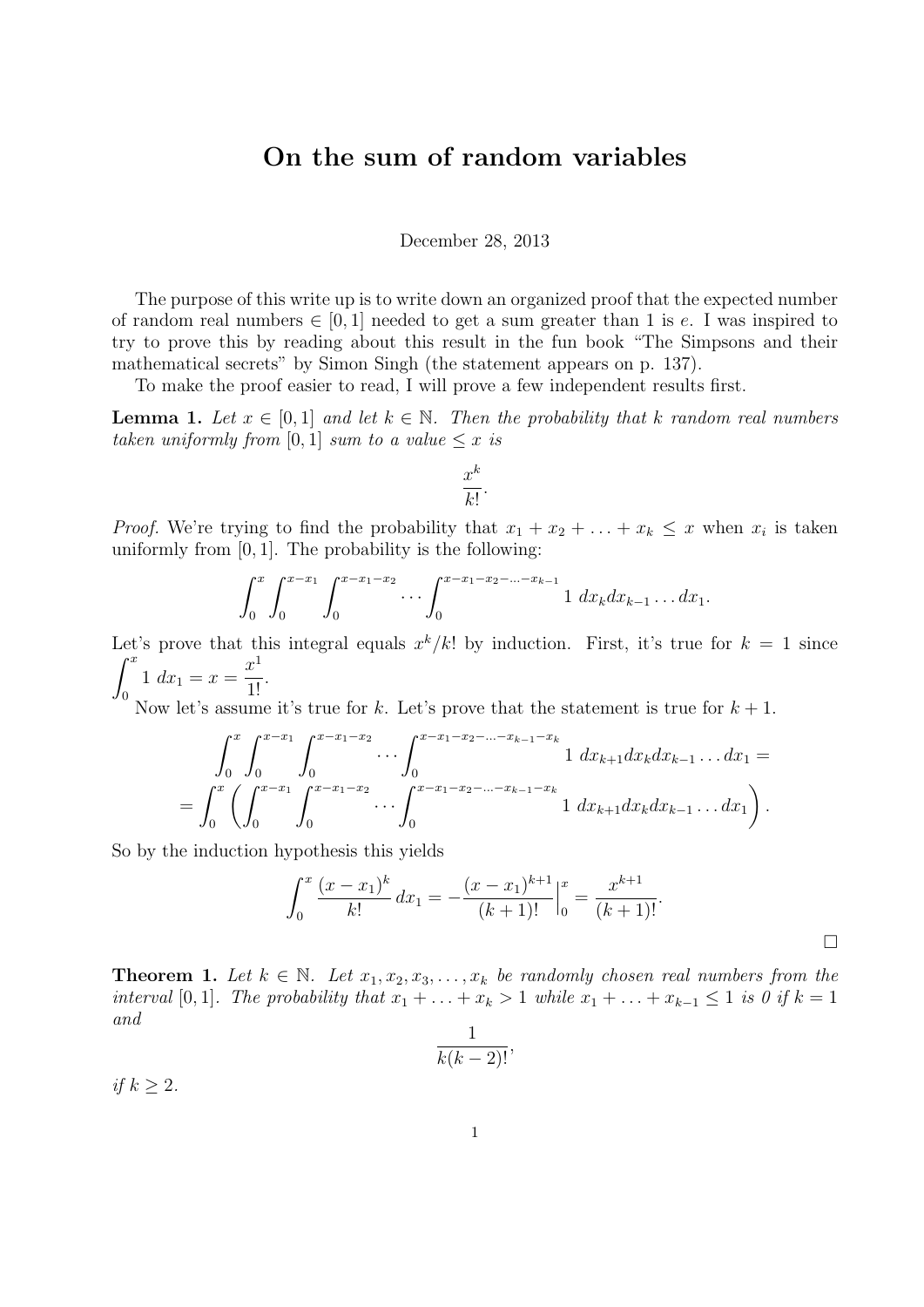*Proof.* It's clearly true for  $k = 1$ , so let's assume  $k \geq 2$ . Since  $x_1 + x_2 + \ldots + x_{k-1} \leq 1$ , let  $x_1 + x_2 + \ldots + x_{k-1} = x$ . Then for the sum to surpass 1,  $x_k > 1-x$ . The probability that  $x_k > 1-x$  is x. The probability that  $x_1 + x_2 + \ldots + x_{k-1} = x$  is 0, so what we're going to do is pick a range, so let's say  $x_1 + x_2 + \ldots + x_{k-1} \in [x, x + \varepsilon]$  for some  $\varepsilon > 0$ .

The probability that  $x_1 + x_2 + \ldots + x_{k-1} \in [x, x + \varepsilon]$  is

$$
\frac{(x+\varepsilon)^{k-1}}{(k-1)!} - \frac{x^{k-1}}{(k-1)!} = \varepsilon \frac{(k-1)x^{k-2}}{(k-1)!} + O(\varepsilon^2) = \varepsilon \frac{x^{k-2}}{(k-2)!} + O(\varepsilon^2).
$$

Therefore the probability that  $x_1 + x_2 + \ldots + x_k > 1$  while  $x_1 + x_2 + \ldots + x_{k-1} \leq 1$  is

$$
\int_0^1 \frac{x^{k-2}}{(k-2)!} (x) \, dx = \frac{1}{(k-2)!} \int_0^1 x^{k-1} = \frac{x^k}{k(k-2)!} \Big|_0^1 = \frac{1}{k(k-2)!}.
$$

Here's a fun side corollary:

## Corollary 1.

$$
\sum_{k=2}^{\infty} \frac{1}{k(k-2)!} = 1.
$$

*Proof.* Let  $x_1, x_2, x_3, \ldots$  be randomly chosen real numbers uniformly taken from the interval [0, 1]. Let q be the smallest integer such that  $x_1 + x_2 + \ldots + x_q > 1$ . Since  $x_i \leq 1, q \geq 2$ . By the previous theorem, the probability that  $q = k$  is

$$
\frac{1}{k(k-2)!},
$$

since q can take any values from 2 to  $\infty$  and the probabilities add up to 1, we have

$$
\sum_{k=2}^{\infty} \frac{1}{k(k-2)!} = 1.
$$

 $\Box$ 

 $\Box$ 

Now, the main corollary of the theorem:

**Corollary 2.** The expected number of random reals uniformly chosen from the interval  $[0,1]$ required for their sum to be greater than 1 is e.

*Proof.* Let X be the random variable described in the statement of the corollary. By Theorem 1, the probability that  $X = k$  is

$$
\frac{1}{k(k-2)!},
$$

therefore

$$
\mathbb{E}(X) = \sum_{k=1}^{\infty} k \cdot \mathbb{P}(X = k) = \sum_{k=2}^{\infty} \frac{k}{k(k-2)!} = \sum_{k=0}^{\infty} \frac{1}{k!} = e.
$$

 $\Box$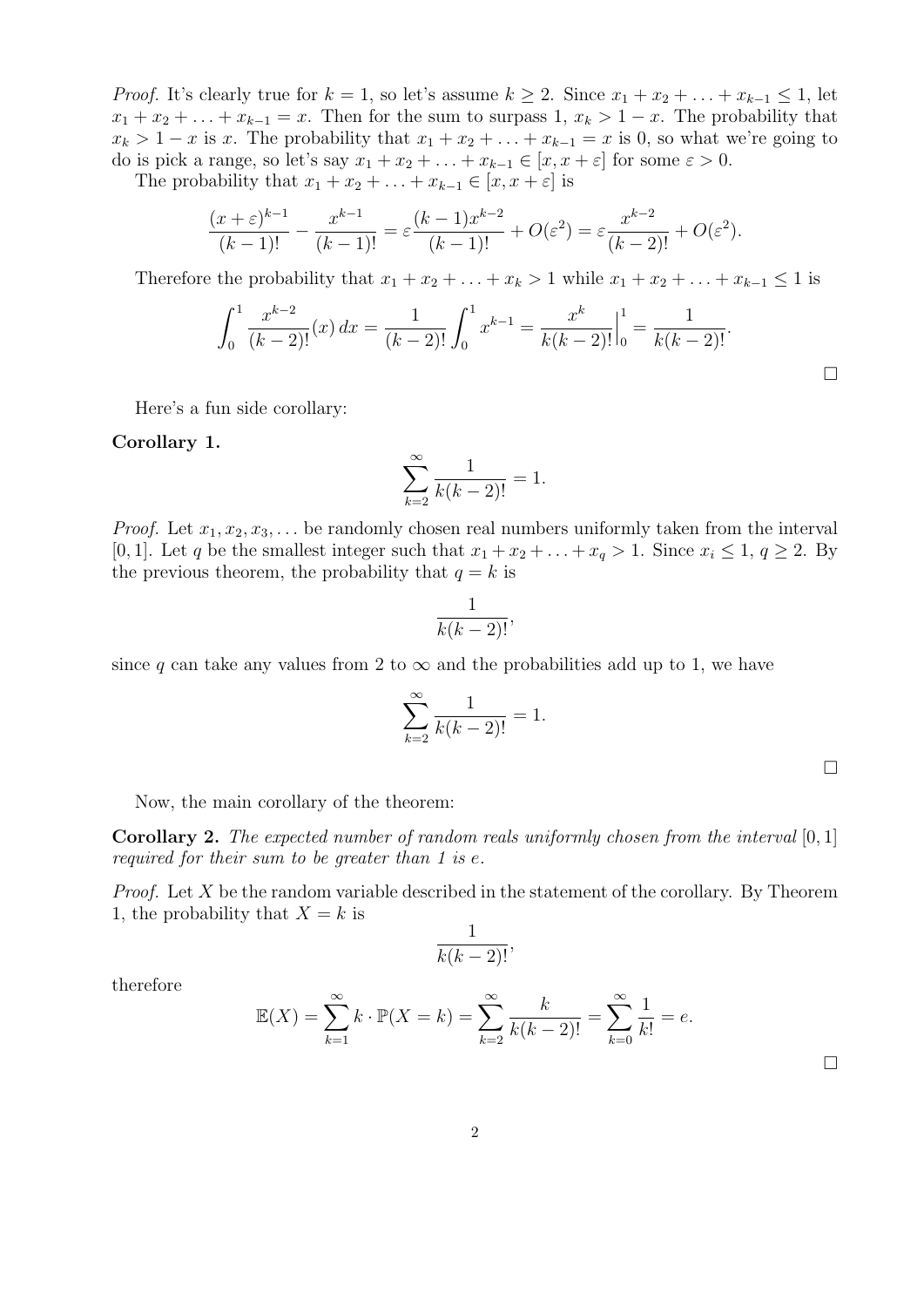## 1 Without using Integrals

What if we want to prove this without using integrals. Here's how one would translate the problem: For a positive integer n, let  $x_1, x_2, \ldots$  be randomly chosen integers chosen from the set  $\{0, 1, 2, \ldots, n-1\}.$ 

It's not that hard to solve this problem with a nice combinatorial formula, but it is a bit harder to recover e as we did above. We will first write down two different formulas that calculate the probability that  $x_1 + \ldots + x_k \ge n$  while  $x_1 + x_2 + \ldots + x_{k-1} < n$ . Note that to recover e, we should show that as  $n \to \infty$  these formulas go to  $\frac{1}{1}$ 

 $\frac{1}{k(k-2)!}$ .

For the proofs we're going to need two classic combinatorial results, let me prove them first as lemmas:

**Lemma 2.** Let k, m be nonnegative integers. The number of ways  $x_1 + x_2 + \ldots + x_k = m$ for  $x_i$  nonnegative integers is

$$
\binom{m+k-1}{k-1}.
$$

*Proof.* Consider  $m + k - 1$  slots. On  $k - 1$  of the slots put a "plus" symbol. The number of empty slots before the first "plus" symbol is  $x_1$ . The number of slots between the first "plus" and the second "plus" is  $x_2$  and so on. Translating these "slots" into k numbers is a bijection, so the number of ways for  $x_1 + x_2 + \ldots + x_k = m$  is the number of ways of placing those "plus" signs which is precisely

$$
\binom{m+k-1}{k-1}
$$

.

Lemma 3 (Chinese Stockings Theorem/ Hockey Stick Theorem).<sup>1</sup> Let r be a nonnegative integer and  $n \geq r$  be an integer, then

$$
\sum_{k=0}^{n-r} {r+k \choose r} = {n+1 \choose r+1}.
$$

*Proof.* Let's count the number of ways of choosing  $r + 1$  integers from the set  $\{1, 2, 3, \ldots, n, n+1\}$  in two different ways.

On the one hand, it is  $\binom{n+1}{r+1}$ . On the other hand let's count by considering the biggest element in out set. Clearly the biggest element is a number between  $r + 1$  and n. Let's call this element *i*. If *i* is the biggest element, then we have  $\binom{i-1}{r}$  $r^{1}$ ) ways of choosing the other r elements. Therefore we have that the number of ways of choosing  $r + 1$  elements from the set  $\{1, 2, 3, \ldots, n, n+1\}$  is

$$
\binom{n+1}{r+1} = \sum_{i=r+1}^{n+1} \binom{i-1}{r} = \sum_{k=0}^{n-r} \binom{k}{r}.
$$

 $\Box$ 

 $\Box$ 

<sup>&</sup>lt;sup>1</sup>The name of "Chinese Stockings Theorem" or "Hockey Stick Theorem" comes from the shape the summands have in Pascal's Triangle when one selects them.